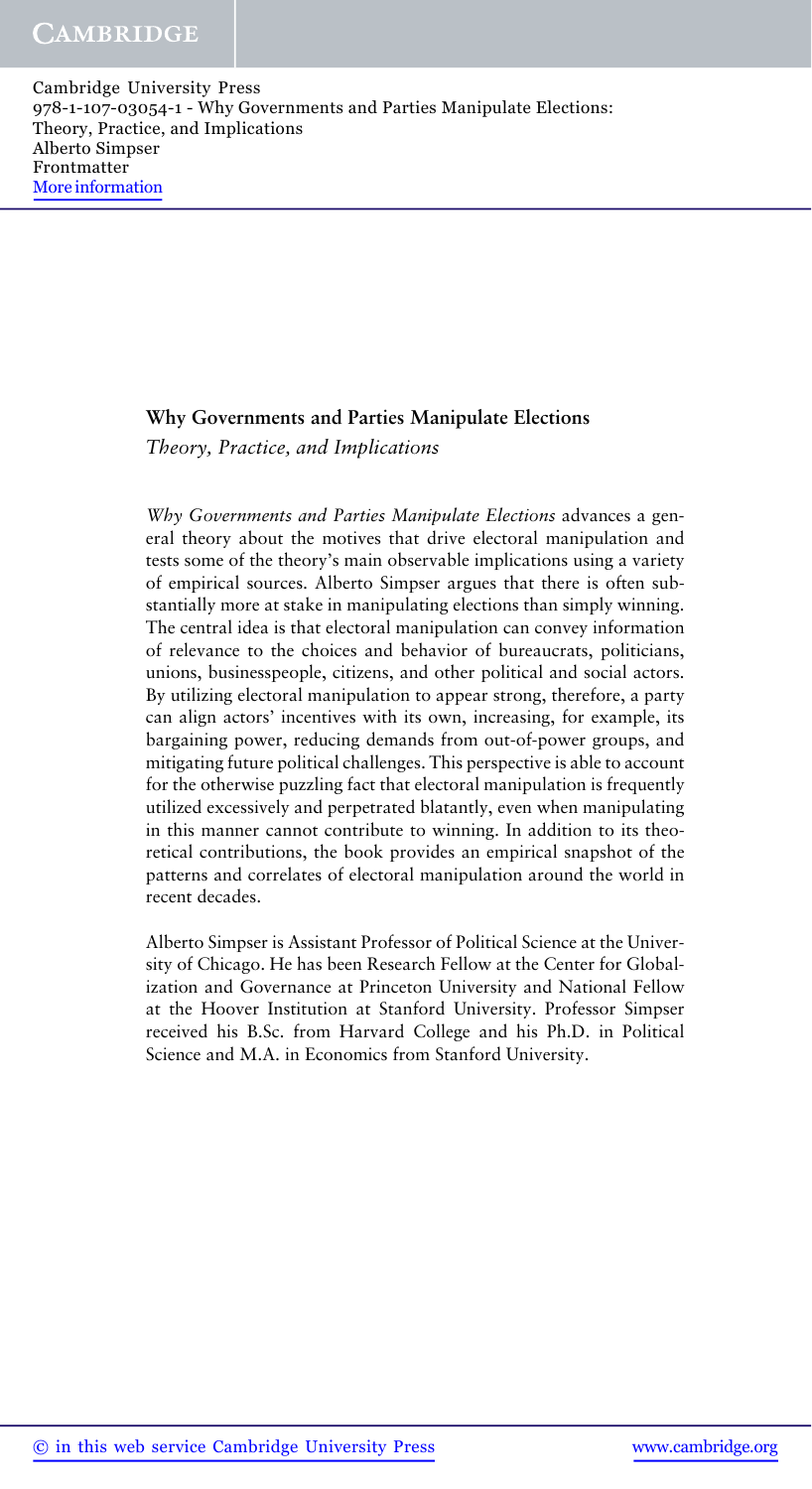*A mis padres y abuelos, y a mi bisabuela*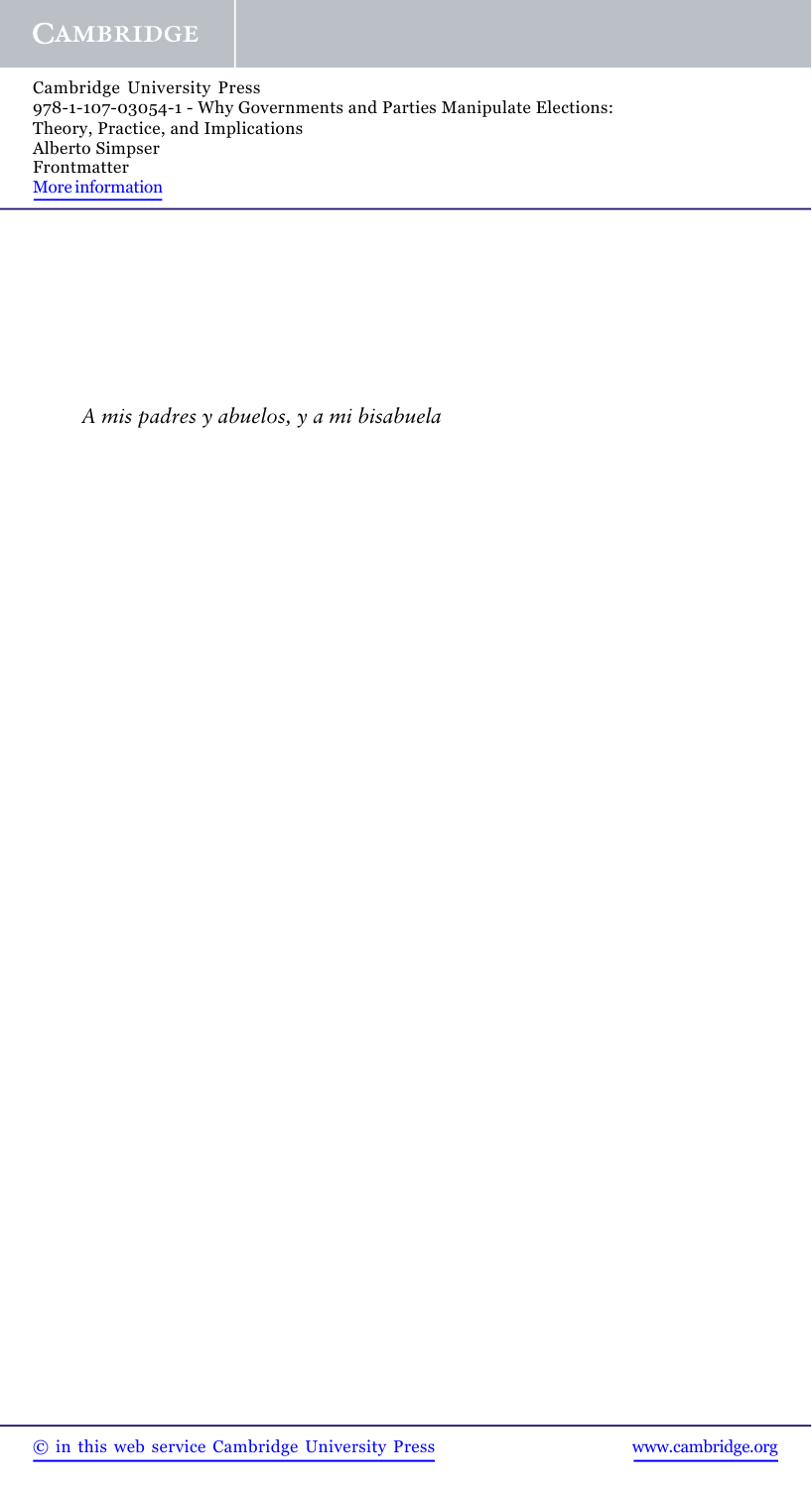#### **Political Economy of Institutions and Decisions**

*Series Editors*

Stephen Ansolabehere, *Harvard University* Jeffry Frieden, *Harvard University*

*Founding Editors*

James E. Alt, *Harvard University* Douglass C. North, *Washington University of St. Louis*

#### *Other books in the series*

Alberto Alesina and Howard Rosenthal, *Partisan Politics, Divided Government and the Economy*

Lee J. Alston, Thrainn Eggertsson and Douglass C. North, eds., *Empirical Studies in Institutional Change*

Lee J. Alston and Joseph P. Ferrie, *Southern Paternalism and the Rise of the American Welfare State: Economics, Politics, and Institutions, 1865–1965*

James E. Alt and Kenneth Shepsle, eds., *Perspectives on Positive Political Economy*

Josephine T. Andrews, *When Majorities Fail: The Russian Parliament, 1990–1993*

Jeffrey S. Banks and Eric A. Hanushek, eds., *Modern Political Economy: Old Topics, New Directions*

Yoram Barzel, *Economic Analysis of Property Rights, Second Edition*

- Yoram Barzel, *A Theory of the State: Economic Rights, Legal Rights, and the Scope of the State*
- Robert Bates, *Beyond the Miracle of the Market: The Political Economy of Agrarian Development in Kenya*
- Jenna Bednar, *The Robust Federation: Principles of Design*

Charles M. Cameron, *Veto Bargaining: Presidents and the Politics of Negative Power*

Kelly H. Chang, *Appointing Central Bankers: The Politics of Monetary Policy in the United States and the European Monetary Union*

Peter Cowhey and Mathew McCubbins, eds., *Structure and Policy in Japan and the United States: An Institutionalist Approach*

Gary W. Cox, *The Efficient Secret: The Cabinet and the Development of Political Parties in Victorian England*

Gary W. Cox, *Making Votes Count: Strategic Coordination in the World's Electoral System*

Gary W. Cox and Jonathan N. Katz, *Elbridge Gerry's Salamander: The Electoral Consequences of the Reapportionment Revolution*

Raymond M. Duch and Randolph T. Stevenson, *The Economic Vote: How Political and Economic Institutions Condition Election Results*

Jean Ensminger, *Making a Market: The Institutional Transformation of an African Society* David Epstein and Sharyn O'Halloran, *Delegating Powers: A Transaction Cost Politics Approach to Policy Making under Separate Powers*

- Kathryn Firmin-Sellers, *The Transformation of Property Rights in the Gold Coast: An Empirical Study Applying Rational Choice Theory*
- Clark C. Gibson, *Politicians and Poachers: The Political Economy of Wildlife Policy in Africa*
- Avner Greif, *Institutions and the Path to the Modern Economy: Lessons from Medieval Trade*
- Stephen Haber, Armando Razo, and Noel Maurer, *The Politics of Property Rights: Political Instability, Credible Commitments, and Economic Growth in Mexico, 1876–1929*

Ron Harris, *Industrializing English Law: Entrepreneurship and Business Organization, 1720–1844*

Anna L. Harvey, *Votes Without Leverage: Women in American Electoral Politics, 1920–1970*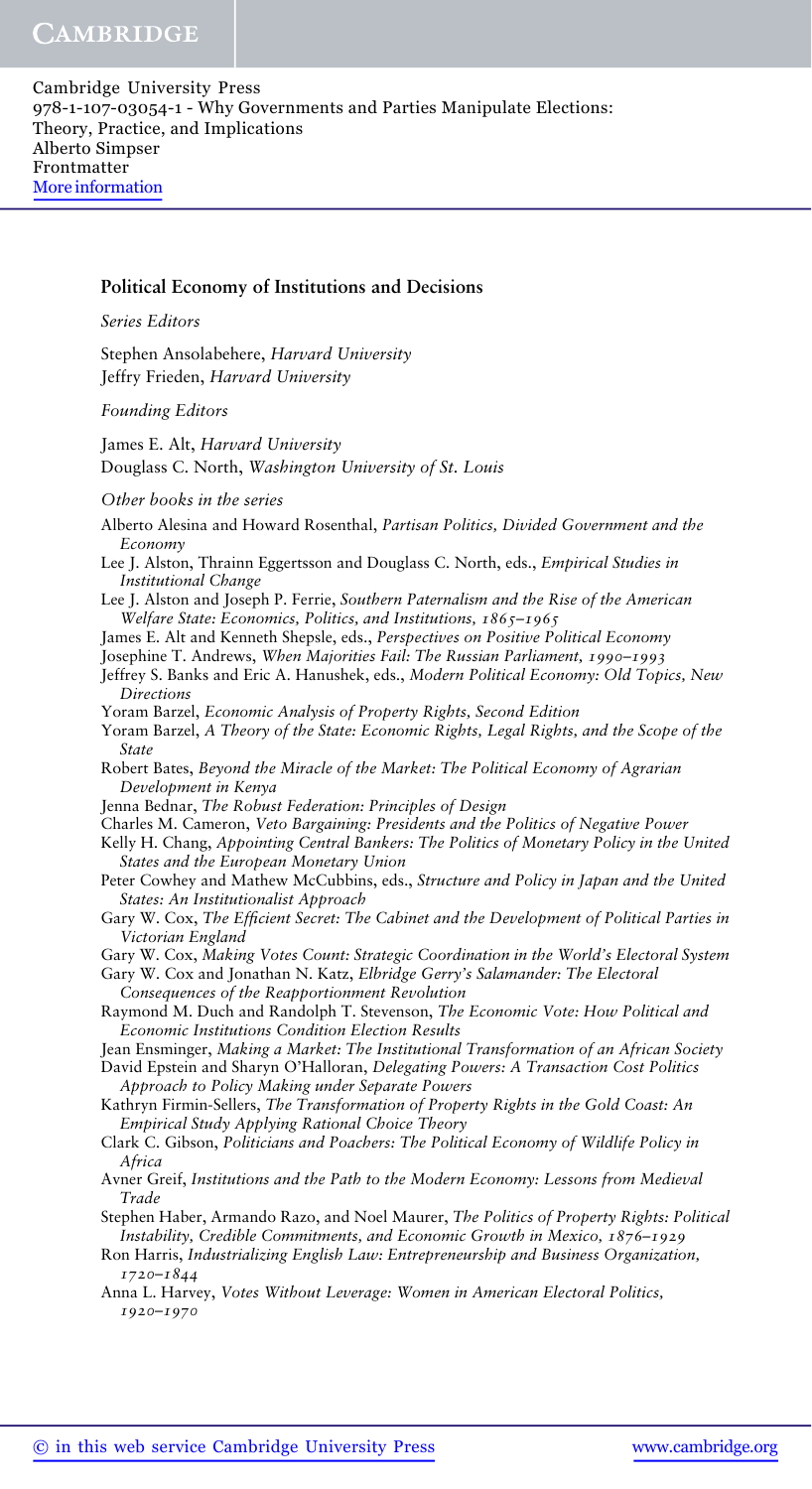Murray Horn, *The Political Economy of Public Administration: Institutional Choice in the Public Sector* John D. Huber, *Rationalizing Parliament: Legislative Institutions and Party Politics in France Jack Knight, Institutions and Social Conflict* John E. Jackson, Jacek Klich, Krystyna Poznanska, *The Political Economy of Poland's Transition: New Firms and Reform Governments* Jack Knight, *Institutions and Social Conflict* Michael Laver and Kenneth Shepsle, eds., *Cabinet Ministers and Parliamentary Government* Michael Laver and Kenneth Shepsle, eds., *Making and Breaking Governments: Cabinets and Legislatures in Parliamentary Democracies* Michael Laver and Kenneth Shepsle, eds., *Cabinet Ministers and Parliamentary Government* Margaret Levi, *Consent, Dissent, and Patriotism* Brian Levy and Pablo T. Spiller, eds., *Regulations, Institutions, and Commitment: Comparative Studies of Telecommunications* Leif Lewin, Ideology and Strategy: *A Century of Swedish Politics* (English Edition) Gary Libecap, *Contracting for Property Rights* John Londregan, *Legislative Institutions and Ideology in Chile* Arthur Lupia and Mathew D. McCubbins, *The Democratic Dilemma: Can Citizens Learn What They Need to Know?* C. Mantzavinos, *Individuals, Institutions, and Markets* Mathew D. McCubbins and Terry Sullivan, eds., *Congress: Structure and Policy* Gary J. Miller, *Managerial Dilemmas: The Political Economy of Hierarchy* Douglass C. North, *Institutions, Institutional Change, and Economic Performance* Elinor Ostrom, *Governing the Commons: The Evolution of Institutions for Collective Action* Daniel N. Posner, *Institutions and Ethnic Politics in Africa* J. Mark Ramseyer, *Odd Markets in Japanese History: Law and Economic Growth* J. Mark Ramseyer and Frances Rosenbluth, *The Politics of Oligarchy: Institutional Choice in Imperial Japan* Jean-Laurent Rosenthal, *The Fruits of Revolution: Property Rights, Litigation, and French Agriculture, 1700–1860* Michael L. Ross, *Timber Booms and Institutional Breakdown in Southeast Asia* Shanker Satyanath, *Globalization, Politics, and Financial Turmoil: Asia's Banking Crisis* Alberto Simpser, *Why Governments and Parties Manipulate Elections: Theory, Practice, and Implications* Norman Schofield, *Architects of Political Change: Constitutional Quandaries and Social Choice Theory* Norman Schofield and Itai Sened, *Multiparty Democracy: Elections and Legislative Politics* Alastair Smith, *Election Timing* Pablo T. Spiller and Mariano Tommasi, *The Institutional Foundations of Public Policy in Argentina: A Transactions Cost Approach* David Stasavage, *Public Debt and the Birth of the Democratic State: France and Great Britain, 1688–1789* Charles Stewart III, *Budget Reform Politics: The Design of the Appropriations Process in the House of Representatives, 1865–1921* George Tsebelis and Jeannette Money, *Bicameralism* Georg Vanberg, *The Politics of Constitutional Review in Germany* Nicolas van de Walle, *African Economies and the Politics of Permanent Crisis, 1979–1999* John Waterbury, *Exposed to Innumerable Delusions: Public Enterprise and State Power in Egypt, India, Mexico, and Turkey* David L. Weimer, ed., *The Political Economy of Property Rights Institutional Change and Credibility in the Reform of Centrally Planned Economies*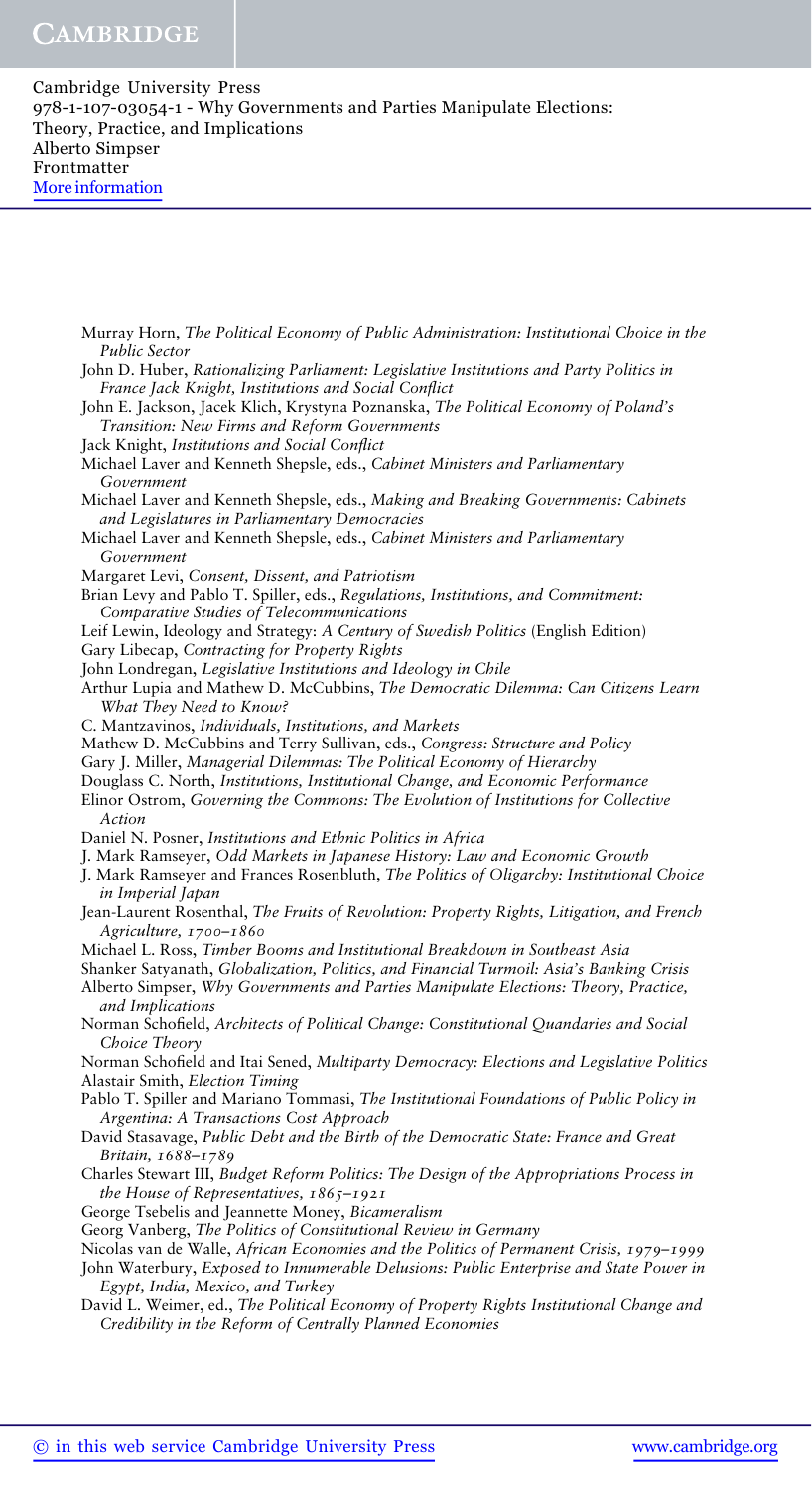# **Why Governments and Parties Manipulate Elections**

*Theory, Practice, and Implications*

**ALBERTO SIMPSER** *University of Chicago*

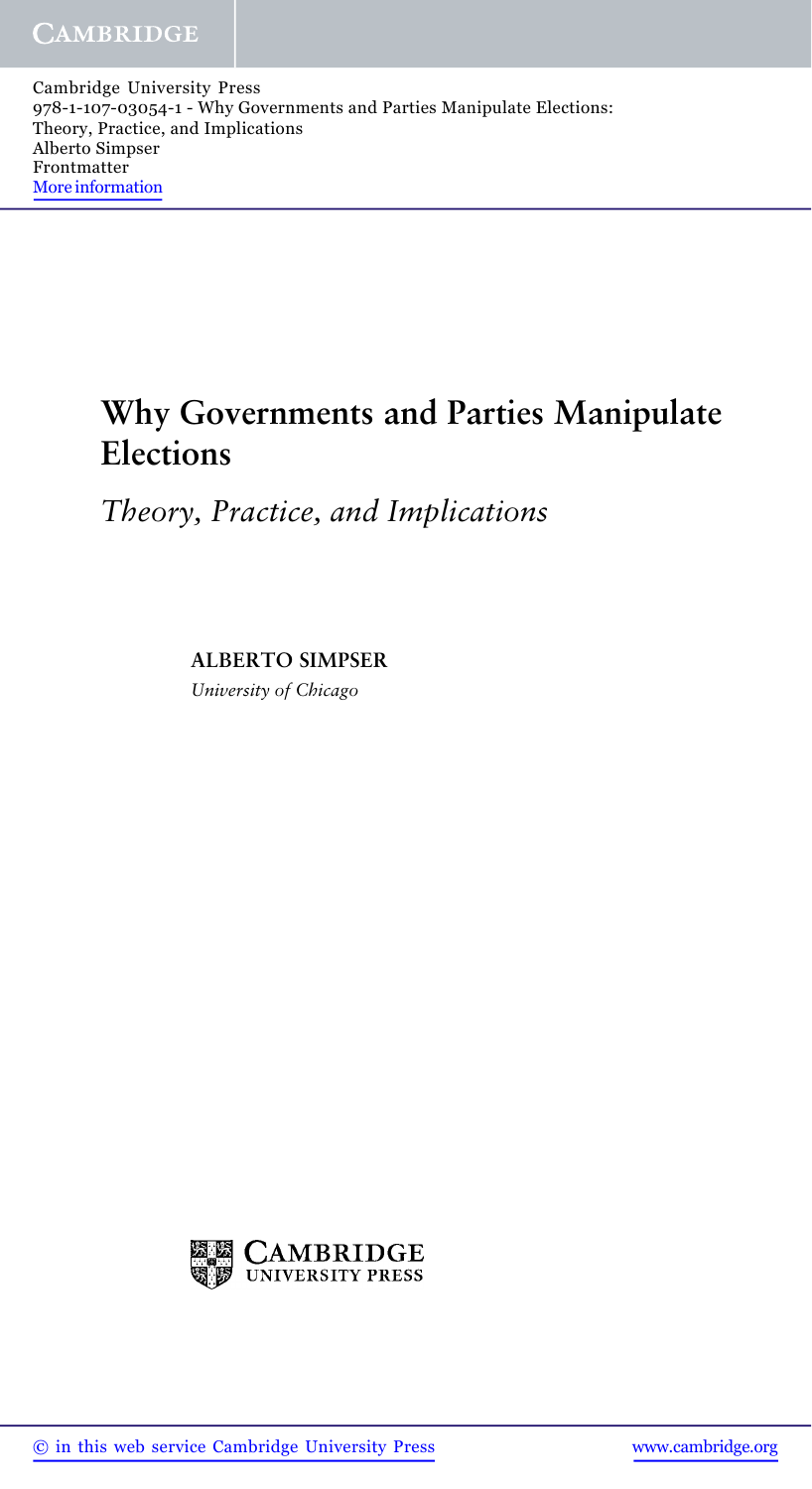cambridge university press Cambridge, New York, Melbourne, Madrid, Cape Town, Singapore, São Paulo, Delhi, Mexico City

Cambridge University Press 32 Avenue of the Americas, New York, ny 10013-2473, usa

www.cambridge.org Information on this title: www.cambridge.org/9781107030541

-<sup>C</sup> Alberto Simpser 2013

This publication is in copyright. Subject to statutory exception and to the provisions of relevant collective licensing agreements, no reproduction of any part may take place without the written permission of Cambridge University Press.

First published 2013

Printed in the United States of America

*A catalog record for this publication is available from the British Library.*

#### *Library of Congress Cataloging in Publication data*

Simpser, Alberto, 1971– Why governments and parties manipulate elections : theory, practice, and implications / Alberto Simpser. pages cm. – (Political economy of institutions and decisions) Includes bibliographical references and index. isbn 978-1-107-03054-1 1. Elections – Corrupt practices. 2. Political corruption. I. Title. jf1083.s56 2013 364.1'323-dc23 2012036772

isbn 978-1-107-03054-1 Hardback

Cambridge University Press has no responsibility for the persistence or accuracy of urls for external or third-party Internet Web sites referred to in this publication and does not guarantee that any content on such Web sites is, or will remain, accurate or appropriate.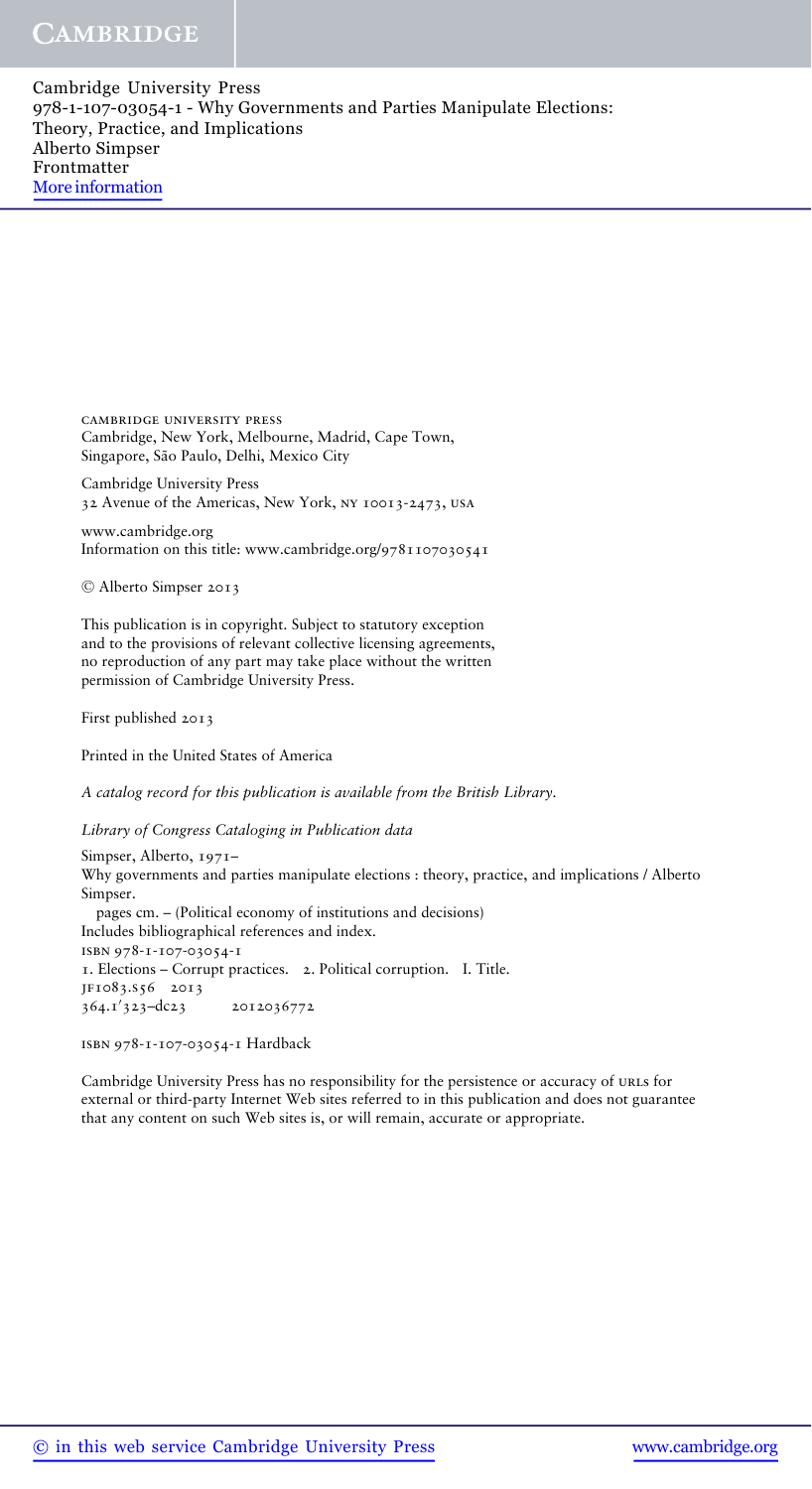### **Contents**

| List of Figures                                                                            | page xi        |
|--------------------------------------------------------------------------------------------|----------------|
| List of Tables                                                                             | X111           |
| Preface: More than Winning                                                                 | XV             |
| Acknowledgments                                                                            | <b>XVII</b>    |
| Introduction and Overview<br>T                                                             | I              |
| I.I Overview of the Argument and Findings                                                  | $\mathbf I$    |
| The Argument in Brief: Electoral Manipulation and Information<br><b>Empirical Findings</b> | $\frac{3}{8}$  |
| 1.2 Ramifications of the Argument and Relation to Other Bodies                             |                |
| of Work                                                                                    | II             |
| The Logic of Electoral Manipulation in Authoritarian Systems                               | I <sub>2</sub> |
| Regime Type and Electoral Manipulation                                                     | 20             |
| Single-Party Elections and Excessive/Blatant Manipulation                                  | 23             |
| Electoral Manipulation and Popular Rebellion                                               | 24             |
| Electoral Manipulation and the Choice to Hold Elections                                    | 26             |
| The Variety of Tools of Electoral Manipulation                                             | 27             |
| <b>Additional Related Literatures</b>                                                      | 29             |
| 1.3 Organization and Chapter-by-Chapter Overview                                           | 30             |
| Electoral Manipulation: Definition, Measurement, and a<br>$\mathbf{2}$                     |                |
| Snapshot                                                                                   | 32             |
| 2.1 What Is Electoral Manipulation?                                                        | 32             |
| 2.2 Manipulated Elections                                                                  | 38             |
| 2.3 A Cross-National Measure of Electoral Manipulation                                     | 4Ι             |
| Implementing a Cross-National Measure of Electoral Manipulation                            | 43             |
| Summary Measures of Electoral Manipulation                                                 | 46             |

vii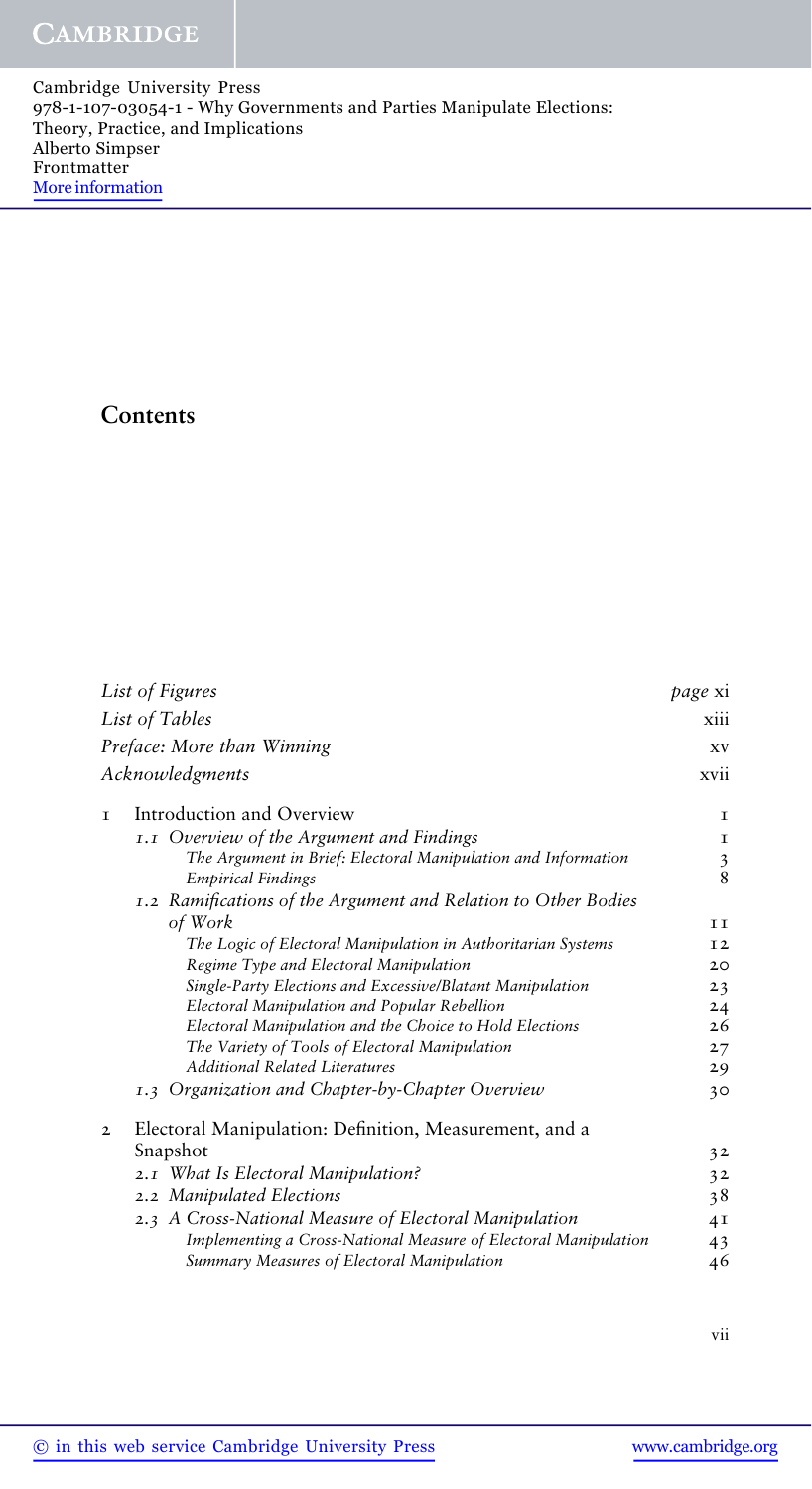### **CAMBRIDGE**

| Cambridge University Press                                            |  |
|-----------------------------------------------------------------------|--|
| 978-1-107-03054-1 - Why Governments and Parties Manipulate Elections: |  |
| Theory, Practice, and Implications                                    |  |
| Alberto Simpser                                                       |  |
| Frontmatter                                                           |  |
| <b>More information</b>                                               |  |

| viii                    |                                                                                                                                                                                                                                                                                                                                                                                                                                                                                                                                                                                                                                                                                                                                                                                                                           | Contents                                                                                                                                  |
|-------------------------|---------------------------------------------------------------------------------------------------------------------------------------------------------------------------------------------------------------------------------------------------------------------------------------------------------------------------------------------------------------------------------------------------------------------------------------------------------------------------------------------------------------------------------------------------------------------------------------------------------------------------------------------------------------------------------------------------------------------------------------------------------------------------------------------------------------------------|-------------------------------------------------------------------------------------------------------------------------------------------|
|                         | 2.4 A Snapshot of Electoral Manipulation Around the World,<br>1990-2007<br>Appendix                                                                                                                                                                                                                                                                                                                                                                                                                                                                                                                                                                                                                                                                                                                                       | 49<br>58                                                                                                                                  |
| $\overline{\mathbf{3}}$ | The Puzzle of Excessive and Blatant Manipulation<br>3.1 Conventional Wisdoms on Electoral Manipulation<br>3.2 The First Conventional Wisdom<br>3.3 The Empirical Record<br>Electoral Manipulation and the Margin of Victory<br>Tight Races and Electoral Manipulation<br><b>Blatant Electoral Manipulation</b><br>3.4 Conclusion: Patterns of Electoral Manipulation<br>Appendix                                                                                                                                                                                                                                                                                                                                                                                                                                          | 61<br>61<br>63<br>66<br>66<br>70<br>72<br>74<br>78                                                                                        |
| 4                       | More than Winning: Information and the Consequences of<br><b>Electoral Manipulation</b><br>4.1 The Direct and Indirect Effects of Electoral Manipulation<br>Example: Electoral Manipulation and Union Acquiescence<br>Example: Electoral Manipulation and Bureaucratic Support<br>4.2 Causal Mechanisms Driving Indirect Effects<br>From Expectations to Political Behavior<br>From Political Context to Expectations<br>A Model of Political Action under Electoral Manipulation<br>Coordination<br>Equilibrium Selection and Learning<br>Party "Strength" and Indirect Effects<br>Costly Signaling<br>From Electoral Manipulation to the Political Context<br>Blatant Manipulation and Popularity<br>The Time Dimension in the Mechanisms<br>Indirect Effects and the Level of Government<br>4.3 Conclusion<br>Appendix | 79<br>83<br>86<br>88<br>90<br>91<br>93<br>97<br>97<br>101<br>IO3<br>IO4<br>108<br>IIO<br>II <sub>2</sub><br>II <sub>2</sub><br>II4<br>116 |
| 5                       | The Strategic Logic of Electoral Manipulation<br>A Model of Party Competition with Electoral Manipulation<br>5.1 Equilibrium Electoral Manipulation When Only Winning<br>Matters<br>Aside: Election-Night Fraud<br>5.2 Equilibrium Electoral Manipulation When More than Winning<br>Matters<br>An Example with Specific Functional Forms<br>5.3 Background Conditions, Over-Time Feedbacks, and Patterns<br>of Electoral Manipulation<br>Institutional Setting and Excessive/Blatant Manipulation                                                                                                                                                                                                                                                                                                                         | T2T<br>I24<br>124<br>130<br>131<br>135<br>137<br>137                                                                                      |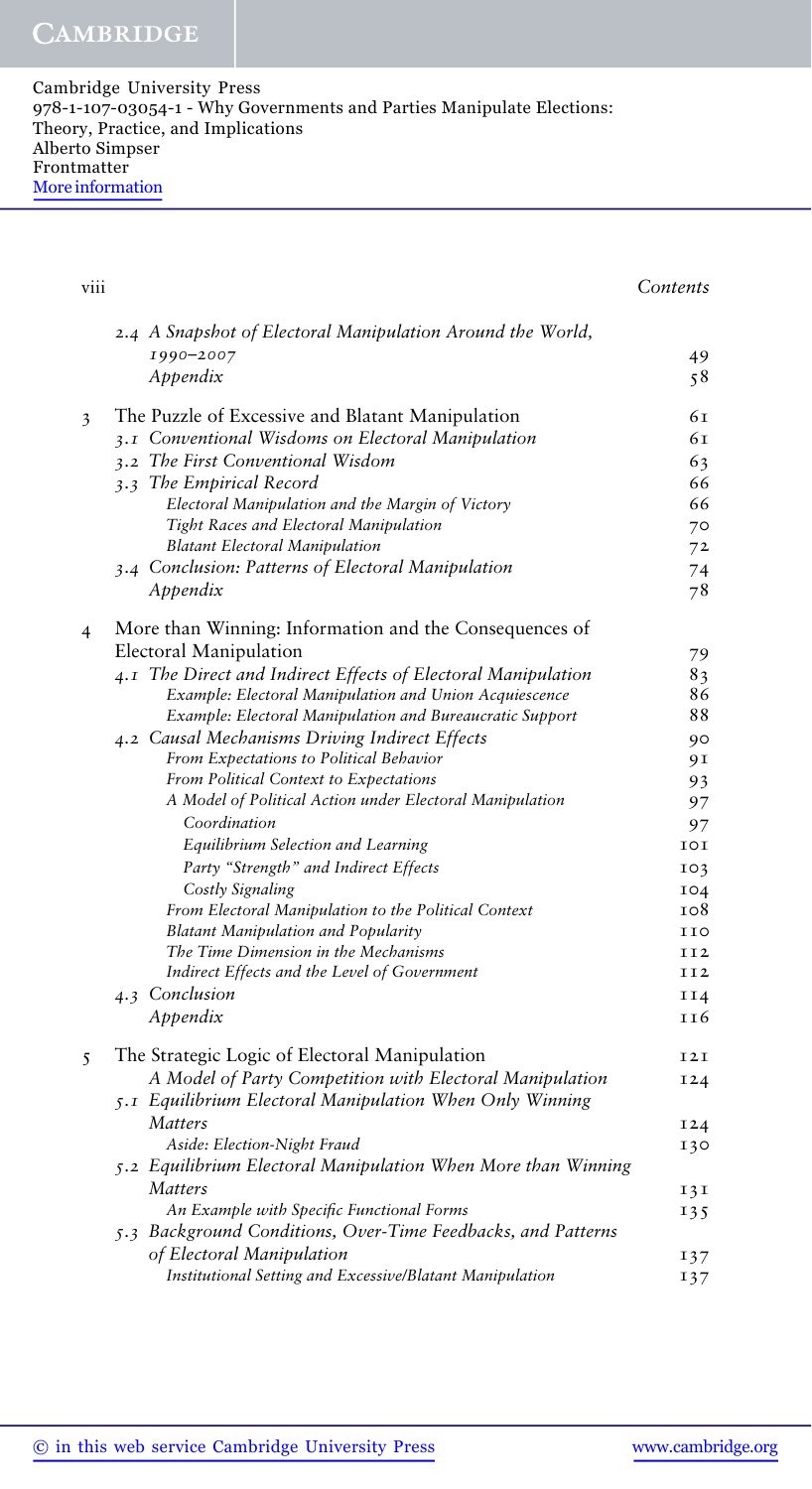| Cambridge University Press                                            |
|-----------------------------------------------------------------------|
| 978-1-107-03054-1 - Why Governments and Parties Manipulate Elections: |
| Theory, Practice, and Implications                                    |
| Alberto Simpser                                                       |
| Frontmatter                                                           |
| More information                                                      |

|   | Contents                                                                                                        | $\overline{1}X$ |
|---|-----------------------------------------------------------------------------------------------------------------|-----------------|
|   | Regime Type and Excessive/Blatant Electoral Manipulation                                                        | 143             |
|   | Feedbacks, Over-Time Dynamics, and the Excessive/Blatant                                                        |                 |
|   | <b>Electoral Manipulation Trap</b>                                                                              | 146             |
|   | 5.4 Alternative Explanations for Excessive Electoral Manipulation                                               | 152             |
|   | Uncertainty                                                                                                     | 153             |
|   | Cost                                                                                                            | 156             |
|   | The Stakes of Office                                                                                            | <b>157</b>      |
|   | Keeping the Machine Well Oiled                                                                                  | 158             |
| 6 | The Theory at Work: Evidence from Case Studies                                                                  | 161             |
|   | 6.1 Overview: Empirical Implications of the More than                                                           |                 |
|   | Winning Theory                                                                                                  | 161             |
|   | 6.2 Electoral Manipulation in Russia and Zimbabwe: Case Study                                                   |                 |
|   | Evidence                                                                                                        | 162             |
|   | 6.3 Post-Soviet Russia                                                                                          | 164             |
|   | The Distribution of Power and Resources in Post-Soviet Russia                                                   | 166             |
|   | "From Russia with Fraud"                                                                                        | 168             |
|   | Motives for Electoral Manipulation in Russia                                                                    | 176             |
|   | Alternative Explanations for Excessive Manipulation under Putin                                                 | 183             |
|   | Conclusion: Electoral Manipulation in Post-Soviet Russia                                                        | 186             |
|   | 6.4 Zimbabwe                                                                                                    | 188             |
|   |                                                                                                                 | 188             |
|   | The Distribution of Resources and Power in Zimbabwe<br>Excessive and Blatant Electoral Manipulation in Zimbabwe |                 |
|   | Keeping the Puppies Far Away: Motives for Excessive and Blatant                                                 | 191             |
|   | Electoral Manipulation in Zimbabwe                                                                              | 194             |
|   | Marginal Electoral Manipulation in Post-2000 Zimbabwe                                                           | 200             |
|   | 6.5 Conclusion: Parallels and Differences                                                                       | 203             |
| 7 | Indirect Effects of Electoral Manipulation: Quantitative                                                        |                 |
|   | Evidence                                                                                                        | 205             |
|   | 7.1 Indirect Effects of Electoral Manipulation on Voter Behavior:                                               |                 |
|   | Evidence from Surveys                                                                                           | 206             |
|   | Perceptions of Electoral Manipulation                                                                           | 208             |
|   | Relationship between Perceptions of Manipulation and Turnout                                                    | 2II             |
|   | 7.2 Indirect Effects of Electoral Manipulation on Voter Behavior:                                               |                 |
|   | Evidence from Mexico's Electoral Reform                                                                         | 220             |
|   | Research Design                                                                                                 | 22I             |
|   | Measured Turnout versus True Turnout                                                                            | 222             |
|   | Data                                                                                                            | 224             |
|   | Results                                                                                                         | 225             |
|   | Conclusion: Indirect Effects of Electoral Manipulation in Mexico                                                | 228             |
|   | 7.3 Electoral Manipulation and the Longevity of Rule                                                            | 229             |
|   | <b>Empirical Analysis</b>                                                                                       | 230             |
|   | 7.4 Conclusions                                                                                                 | 236             |
|   | Appendix                                                                                                        |                 |
|   |                                                                                                                 | 238             |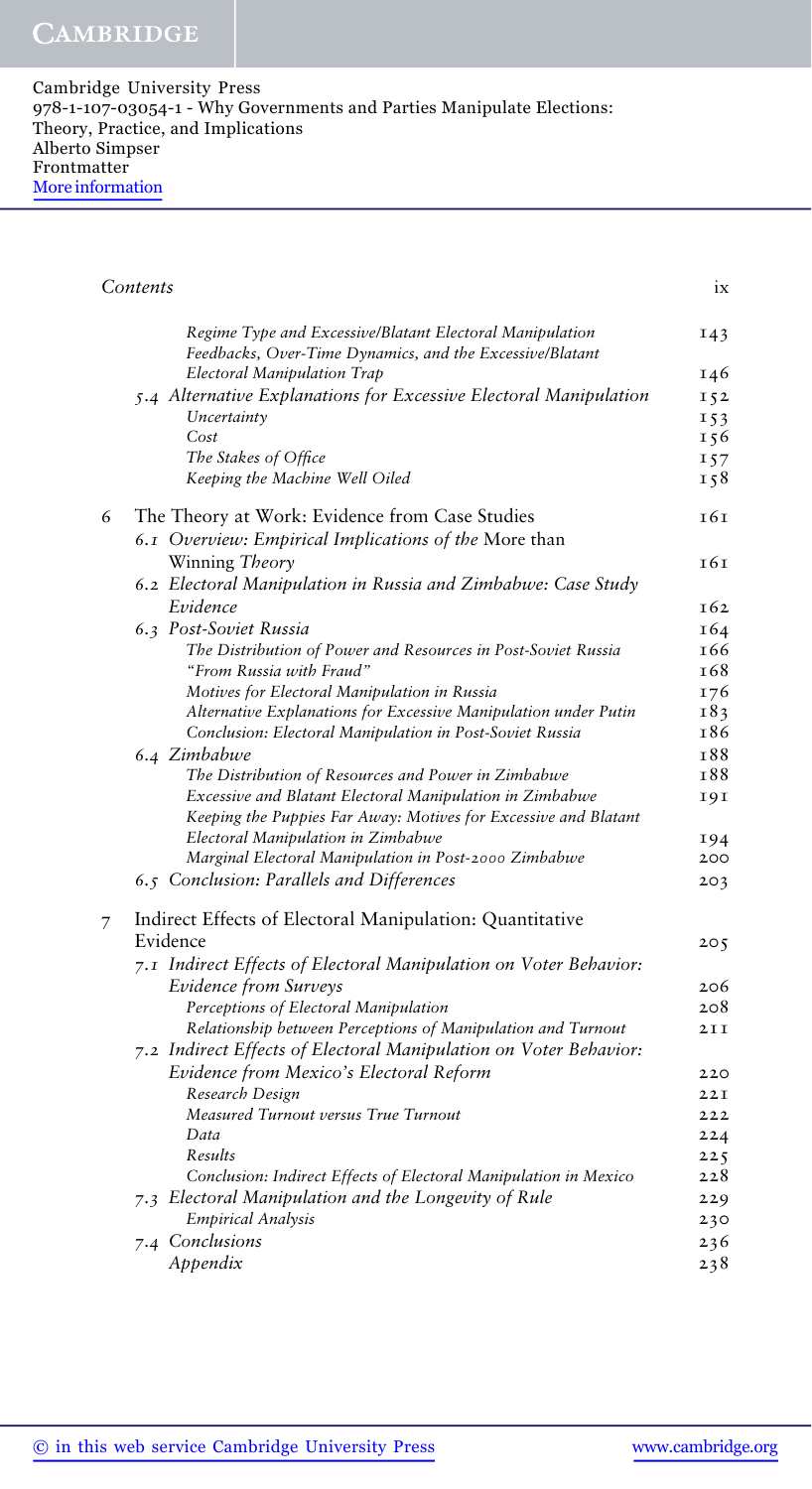| $\mathbf x$      | Contents |
|------------------|----------|
| Conclusion<br>-8 | 239      |
| References       | 245      |
| Index            | 273      |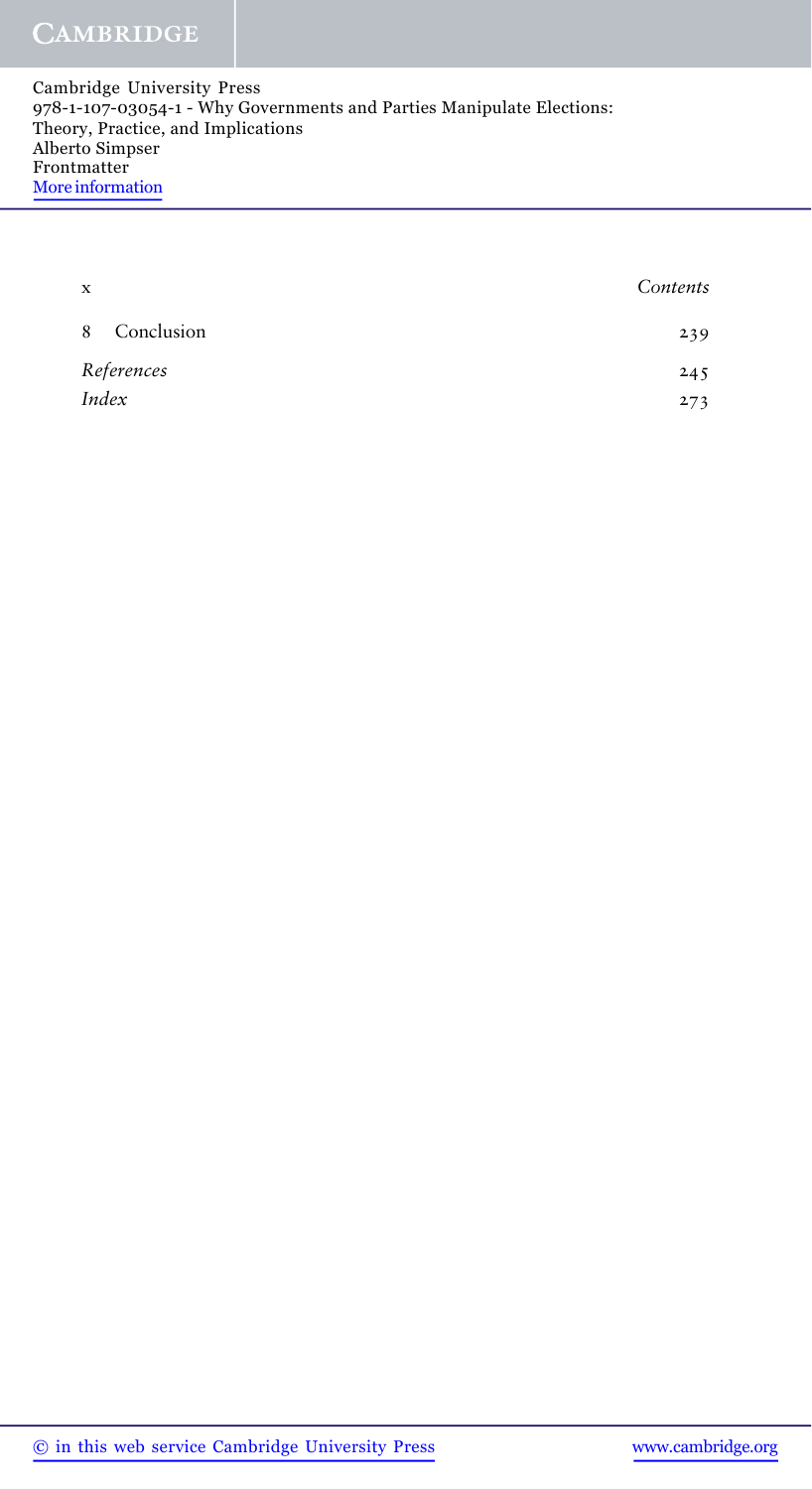## **List of Figures**

| 2.I.           | Distribution of Extent of Electoral Manipulation by Type of   |         |
|----------------|---------------------------------------------------------------|---------|
|                | Election, 1990-2007                                           | page 48 |
| 3.1.           | Distribution of Margin of Victory in Clean versus             |         |
|                | Manipulated Executive Elections                               | 67      |
| 3.2.           | Robustness Check: Distribution of Margin of Victory in        |         |
|                | Executive Elections, Clean Elections in Wealthy Democracies   |         |
|                | versus Manipulated Elections + Reclassified Clean Elections   | 69      |
| 3.3.           | Distribution of Margin of Seats in Clean versus Manipulated   |         |
|                | Legislative Elections                                         | 70      |
| 3.4.           | Tight Races and Electoral Manipulation in Executive           |         |
|                | Elections                                                     | 7 I     |
|                | 3.1A. Robustness Check: Distribution of Margin of Victory in  |         |
|                | Clean versus Manipulated Executive Elections, Restriction to  |         |
|                | Election-Day Electoral Manipulation                           | 78      |
| $4.\mathbf{I}$ | Indirect Effects of Electoral Manipulation: Mechanism         | 90      |
| 4.2.           | Indirect Effects of Electoral Manipulation: Detail of Link    |         |
|                | between Political Context and Expectations                    | 95      |
| 5.1.           | Equilibrium Electoral Manipulation for the Incumbent Party,   |         |
|                | Numerical Example                                             | 137     |
| 5.2.           | Margin of Victory and Pre-Electoral Polls, Executive          |         |
|                | Elections                                                     | I 54    |
| 6.1.           | Effect of Perceptions about Electoral Honesty on Probability  |         |
|                | of Voting, Zimbabwe 1996 Presidential Election                | 199     |
| 7.1.           | Effect of Perceptions of Electoral Fairness on Probability of |         |
|                | Voting, CSES                                                  | 2I5     |
|                |                                                               |         |

xi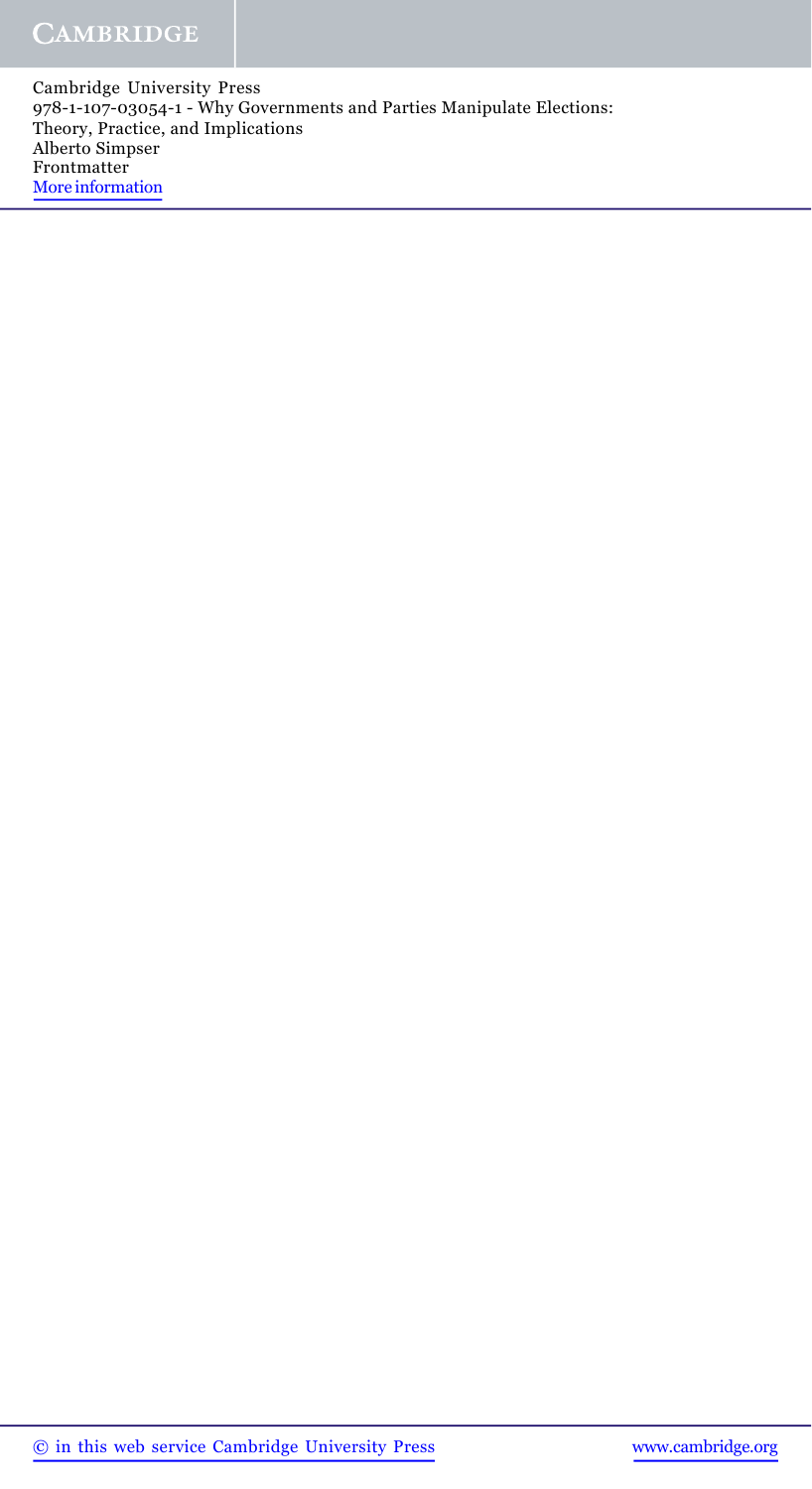# **List of Tables**

| 2.I. | Scoring Factors, Principal Components Analysis               | page 47        |
|------|--------------------------------------------------------------|----------------|
| 2.2. | Incidence of Widespread Electoral Manipulation, 1990-2007    | 49             |
| 2.3. | Average Extent of Electoral Manipulation by Group of         |                |
|      | Countries and Type of Manipulation                           | 5 <sub>I</sub> |
| 2.4. | Correlates of Electoral Manipulation                         | 54             |
| 2.5. | Correlates of Electoral Manipulation, Regression Analysis    | 56             |
|      | 2.1A. Descriptive Statistics                                 | 59             |
| 3.1. | Generalized Beliefs about Electoral Manipulation versus      |                |
|      | <b>Actual Manipulation</b>                                   | 74             |
| 5.1. | Initial Institutional Setting and Subsequent Excessive       |                |
|      | Manipulation                                                 | 142            |
| 5.2. | Incidence of Excessive Electoral Manipulation by Regime      |                |
|      | Type, 1990-2007                                              | 144            |
| 5.3. | Countries with At Least One Excessively Manipulated          |                |
|      | Election in the 1990–2007 Period                             | 145            |
| 7.1. | Proportion of Respondents Perceiving Elections as Very or    |                |
|      | Somewhat Unfair, Dishonest, or Unclean                       | 2IO            |
| 7.2. | Regression of Individual Turnout on Perceptions of Electoral |                |
|      | Manipulation                                                 | 2I3            |
| 7.3. | Marginal Effect of Perceptions of Electoral Manipulation on  |                |
|      | Probability of Voting                                        | 2I4            |
| 7.4. | Marginal and Total Effect of Perceptions of Electoral        |                |
|      | Fairness on Turnout, CSES                                    | 216            |
| 7.5. | Variables for Mexico Analysis: Decline in PRI Vote and       |                |
|      | Turnout Change                                               | 226            |
| 7.6. | Average State-Level Turnout Before and After the 1990s       |                |
|      | <b>Electoral Reforms</b>                                     | 227            |
|      |                                                              |                |

xiii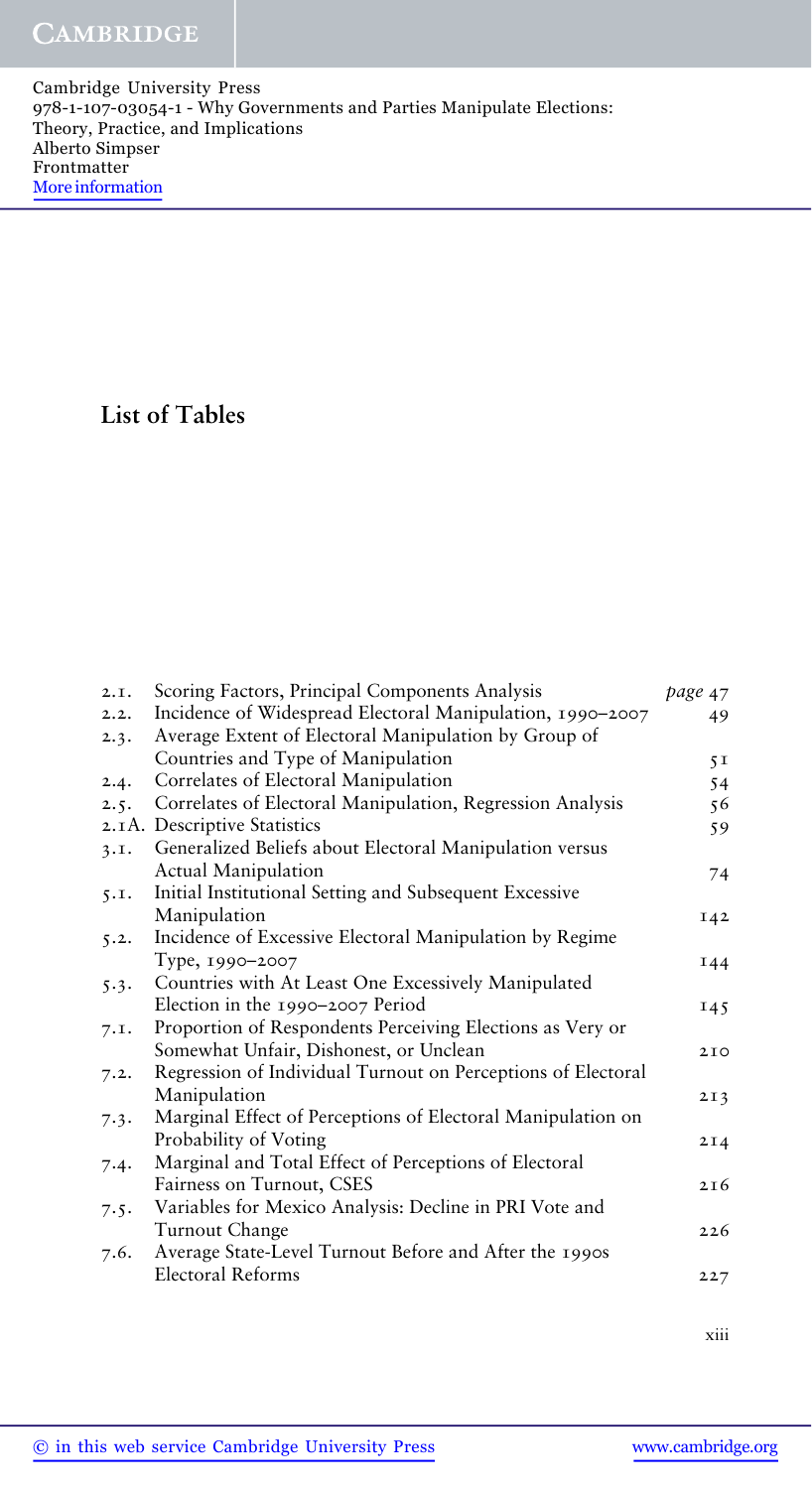| <b>XIV</b> |                                                                 | List of Tables |
|------------|-----------------------------------------------------------------|----------------|
| 7.7.       | Average Length of Party Tenure in Office by Pattern of          |                |
|            | <b>Electoral Manipulation</b>                                   | 23I            |
|            | 7.8. Effect of Electoral Manipulation on Length of Party Tenure |                |
|            | in Office                                                       | 233            |
|            | 7.1A. Marginal and Total Effects of Perceptions of Electoral    |                |
|            | Manipulation on Turnout, Afrobarometer and                      |                |
|            | Latinobarómetro                                                 |                |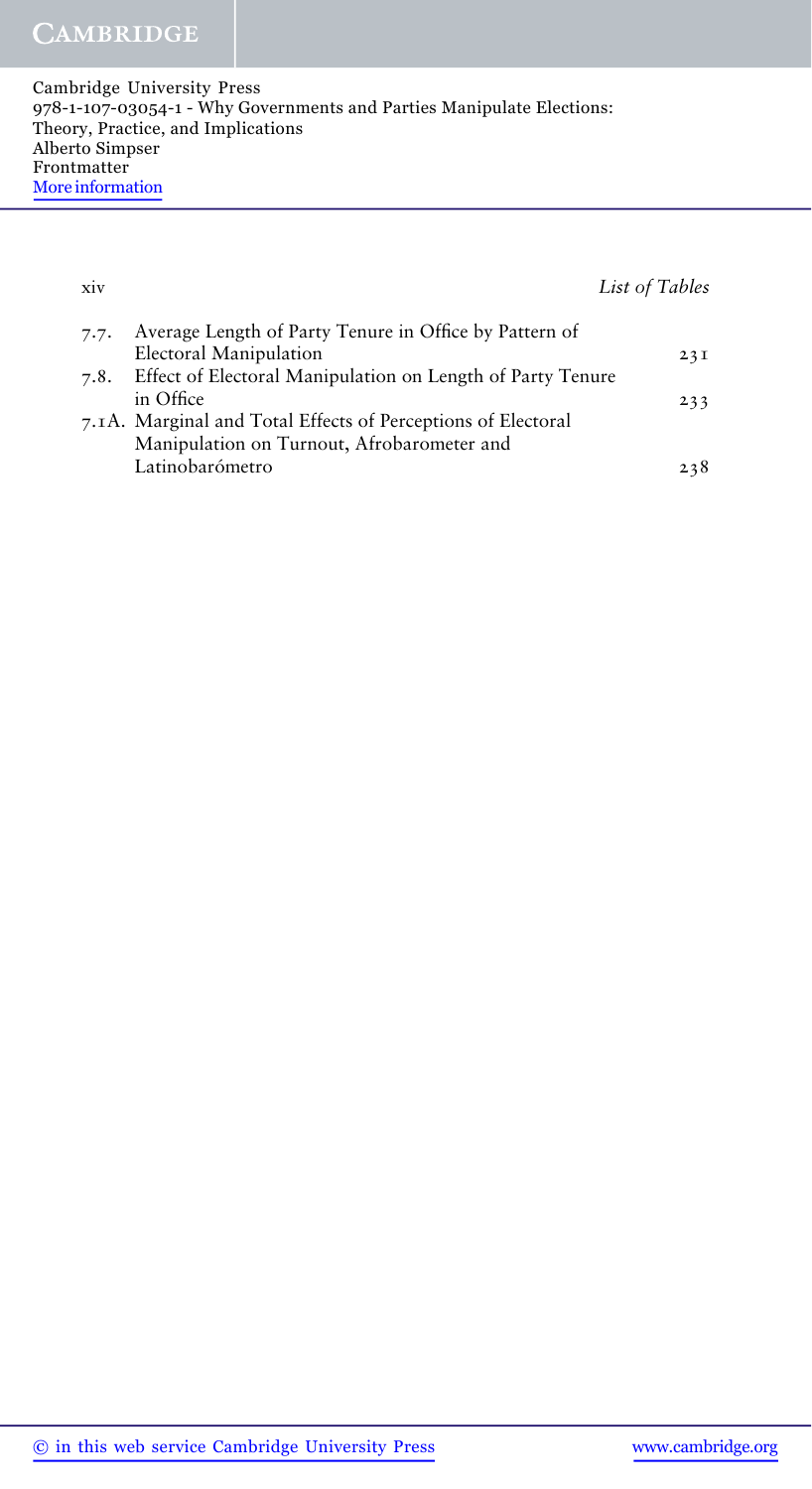#### **Preface**

*More than Winning*

The initial spark for this study was the observation that there is a mismatch between actual patterns of electoral manipulation and the idea that parties manipulate with the goal of winning: quite frequently, parties assured of victory nevertheless manipulate heavily, and they do so blatantly. The residual, the part that is not accounted for by the idea of manipulating for winning, constitutes the "dark matter" of electoral manipulation: its excessive and blatant use.

Motivated by that mismatch, this book develops a theory of electoral manipulation. The key idea is that electoral manipulation is about more than meets the eye. Beyond its role in helping to accumulate more votes than the next contender, electoral manipulation can provide information to the public about the power of the manipulating party. Manipulating elections excessively and blatantly can make the manipulating party appear strong, while failing to manipulate in this manner can convey weakness. A party that is perceived to be powerful and resourceful will enjoy greater bargaining power, ampler scope for governing, a lesser need to share rents and to compromise in policy, and fewer challenges to its hold on office, than a party that is perceived to be weak and vulnerable. This set of ideas constitutes the gist of the *more than winning* theory of electoral manipulation.

Once the informational properties of electoral manipulation are recognized, the common practice of excessive and blatant electoral manipulation begins to make sense: cheaters do not stop at winning not because they err or miscalculate, but rather because their goal is something other than simply reaching the victory threshold. Under this view, we cease to expect that only unpopular leaders will cheat in elections. Instead, popular leaders with a strong record and a large reservoir of goodwill and legitimacy will often choose to manipulate elections substantially too. In addition, we cease to expect that electoral manipulation will be the discreet, hushed-up affair that it is supposed to be: showing that one can cheat with impunity can make one appear stronger in the

xv